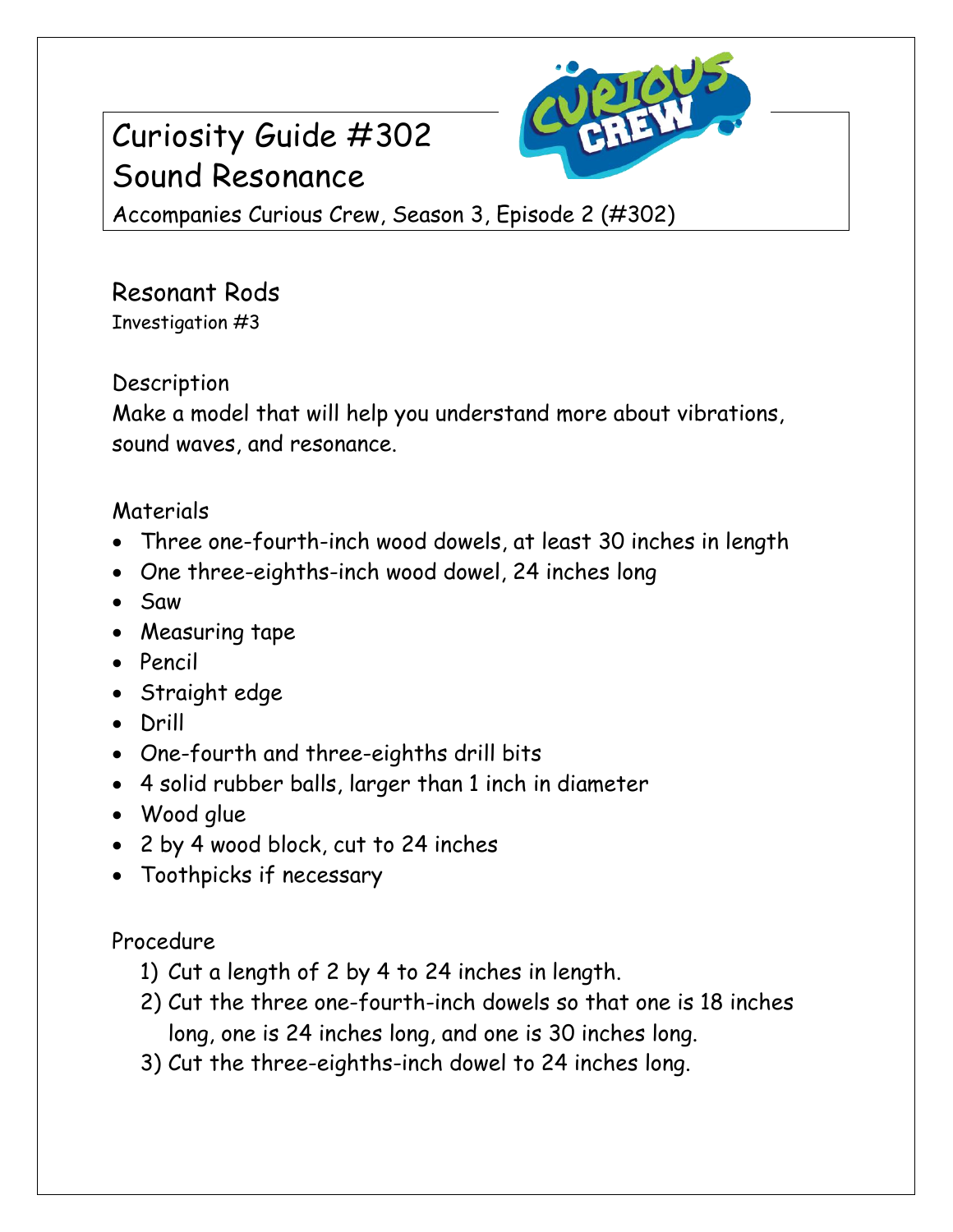- 4) Measure and draw a centered pencil line on the long face of the 2 by 4.
- 5) Measure and mark the line at 3 inches, 9 inches, 15 inches, and 21 inches. In the next step, you will be drilling holes at these marks to receive the dowels.
- 6) Drill the first three holes, using a one-fourth-inch drill bit. Drill the last hole, using a three-eighths-inch drill bit.
- 7) Insert the dowels into the holes to test for a snug fit. Toothpick shims can be used if the sticks wobble.
- 8) You may choose to glue in the dowels, but this is not necessary.
- 9) Drill a centered hole halfway into each of the rubber balls. Use the one-fourth-inch drill bit for the first three balls and the three-eighths-inch drill bit for the final ball.
- 10) Slide a ball onto each of the dowels. This will make the dowel movement easier to see, as well as adding mass.
- 11) While keeping the model on the table, grip the end of the 2 by 4 and begin to slide it back and forth. Change the speed of the movement and watch what happens.
- 12)How does changing the speed of the moving 2 by 4 affect the different rods?
- 13)What happens if you go faster? Or slower?

My Results